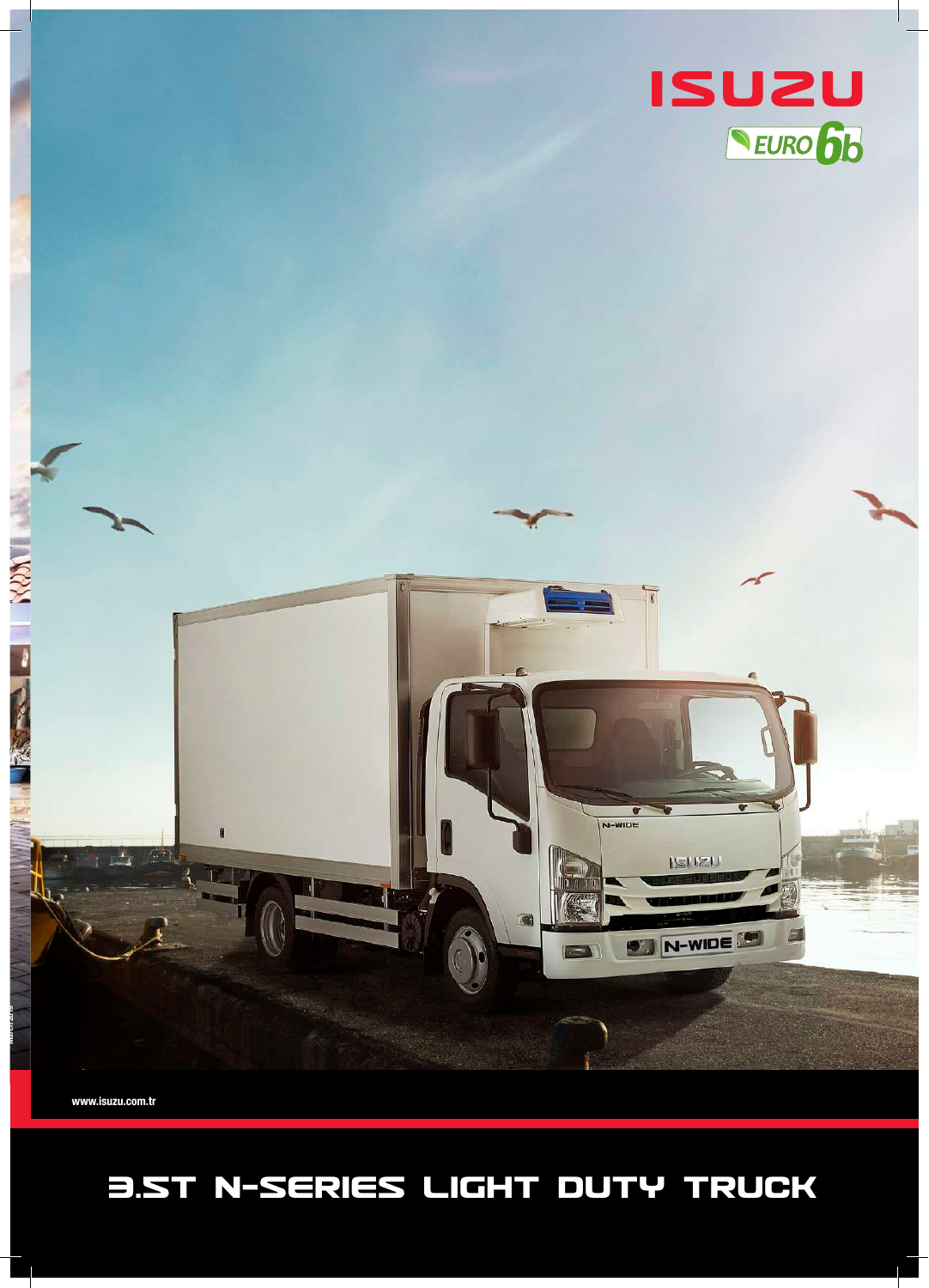

| <b>TECHNICAL SPECIFICATIONS</b>          | <b>NLR</b>                          | <b>NLR LONG</b> | N-WIDE | <b>N-WIDE LONG</b> |
|------------------------------------------|-------------------------------------|-----------------|--------|--------------------|
| <b>DIMENSIONS (mm)</b>                   |                                     |                 |        |                    |
| A - Wheelbase                            | 2480                                | 3350            | 2800   | 3395               |
| B - Maximum Length                       | 4825                                | 6130            | 5392   | 6224               |
| C - Front Overhang                       | 1110                                |                 | 1119   |                    |
| D - Rear Overhang                        | 1235                                | 1670            | 1473   | 1710               |
| E - Front Axle Body Start Point Distance | 710                                 |                 | 710    |                    |
| F - Usable Frame Length <sup>1</sup>     | 3005                                | 4310            | 3563   | 4395               |
| G - Body Width                           | 1815                                |                 | 2040   |                    |
| H - Maximum Height                       | 2150                                |                 | 2215   |                    |
| K - Rear Axle Width                      | 1855                                |                 | 1915   |                    |
| L - Rear Track Width                     | 1425                                |                 | 1485   |                    |
| M - Front Track Width                    | 1475                                |                 | 1680   |                    |
| N - Chassis Height                       | 740                                 | 780             | 800    | 800                |
| <b>Chassis Width</b>                     | 700                                 |                 | 750    |                    |
| <b>WEIGTS (kg)</b>                       |                                     |                 |        |                    |
| Gross Vehicle Weight, GVW                |                                     | 3500            |        |                    |
| Kerb Weight <sup>2</sup>                 | 1907                                | 1943            | 2052   | 2112               |
| Payload                                  | 1593                                | 1557            | 1448   | 1388               |
| <b>Front Axle Capacity</b>               | 1900                                |                 |        |                    |
| Rear Axle Capacity                       | 2200                                |                 |        |                    |
| <b>ENGINE</b>                            |                                     |                 |        |                    |
| Model                                    | ISUZU RZ4E-TC - EURO6b              |                 |        |                    |
| Maximum Net Power                        | 123 PS (90 kW) @ 3200rpm            |                 |        |                    |
| <b>Maximum Net Torque</b>                | 320Nm @ 1600-2000rpm                |                 |        |                    |
| Number of Cylinders, Engine displacement | 4 cylinder, 1898 cc                 |                 |        |                    |
| Type                                     | Commonrail Turbo Diesel Intercooler |                 |        |                    |
| <b>TRANSMISSION</b>                      |                                     |                 |        |                    |
| Model                                    | <b>ISUZU MVC6W</b>                  |                 |        |                    |
| Type, Number of Gears                    | Manual, 6 forward - 1 reverse       |                 |        |                    |
| <b>Final Gear Ratio</b>                  | 4,777                               |                 |        |                    |

1. Convenient body lengths must be checked by body builders for each vehicle.

2. Kerb weights includse driverl (75 kg),all liquids are full, fuel tank %90 fuel. Kerb weights can be changed by options.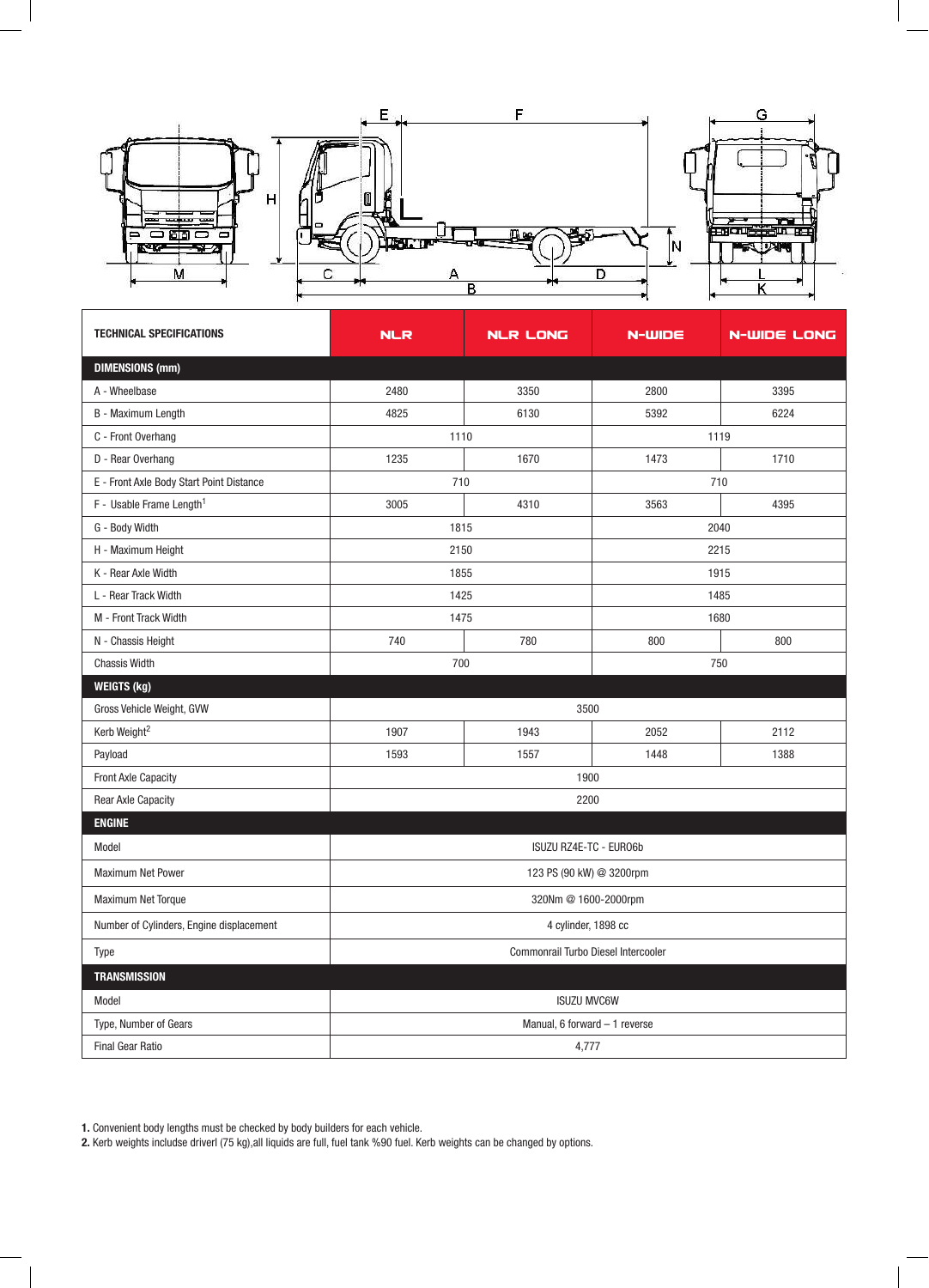| <b>TECHNICAL SPECIFICATIONS</b> | <b>NLR</b>                                                   | <b>NLR LONG</b> | $N$ -WIDE | <b>N-WIDE LONG</b> |
|---------------------------------|--------------------------------------------------------------|-----------------|-----------|--------------------|
| <b>PERFORMANCE</b>              |                                                              |                 |           |                    |
| Maximum Speed (km/h)            | 125                                                          |                 | 120       |                    |
| Gradeability (%)                | 29                                                           |                 |           |                    |
| Turning Radius (mm)             | 5070                                                         | 6590            | 5795      | 6350               |
| <b>SUSPENSION SYSTEM</b>        |                                                              |                 |           |                    |
| <b>Front Suspension</b>         | Leaf Spring, shock absorber                                  |                 |           |                    |
| <b>Rear Suspension</b>          | Leaf Spring, shock absorber                                  |                 |           |                    |
| <b>BRAKE SYSTEM</b>             |                                                              |                 |           |                    |
| Front                           | Disc Brake<br>0293mm x 40mm                                  |                 |           |                    |
| Rear                            | Disc Brake<br>0275mm x 30mm                                  |                 |           |                    |
| <b>Brake System</b>             | ABS, ASR, ESC, Hydraulic brake system, Auto brake adjustment |                 |           |                    |
| <b>Auxiliary Brake</b>          | Manually operated at gearbox out                             |                 |           |                    |
| <b>ELECTRICAL SYSTEM</b>        |                                                              |                 |           |                    |
| <b>Battery</b>                  | 1x12 - 68 Ah                                                 |                 |           |                    |
| Generator                       | 12Vx90A                                                      |                 |           |                    |
| <b>Starter</b>                  | 12Vx1,6 kW                                                   |                 |           |                    |
| <b>TYRES</b>                    |                                                              |                 |           |                    |
| Front/Rear Typres               | 195/75 R16C                                                  |                 |           |                    |
| <b>Fuel Tank</b>                |                                                              | 70<br>90        |           |                    |
| Passenger Capacity              | 1 Driver + 2 Passengers                                      |                 |           |                    |
| Clutch                          | <b>Hydraulic Assisted</b>                                    |                 |           |                    |
| Steering                        | Hydraulic, telescopic /tilt Ø410mm                           |                 |           |                    |



| <b>EQUIPMENTS</b>                         |   |
|-------------------------------------------|---|
| ABS, ASR, ESC                             | S |
| <b>Hydraulic Steering</b>                 | S |
| Immobiliser                               | S |
| <b>Steering Lock</b>                      | S |
| Day Lights                                | S |
| Fog Lights                                | S |
| <b>AM/FM CD Player Radio</b>              | S |
| <b>Adjustable Driver Seat</b>             | S |
| <b>Heated and Electrical Side Mirrors</b> | S |
| <b>Electric Headlight Leveling</b>        | S |
| <b>Remote Control Central Lock</b>        | S |

 $\overline{\phantom{a}}$ 

| <b>EQUIPMENTS</b>                      |        |
|----------------------------------------|--------|
| <b>EGR (Exhaust Gas Recirculation)</b> | S      |
| Dry Type Air Filter                    | S      |
| Seat Belts - 3 Units                   | S      |
| Two level openning doors               | S      |
| Locking Fuel Cap                       | S      |
| Overhead Bin                           | S      |
| Seat Back Tray                         | N-WIDE |
| Cupholder                              | S      |
| Towing Hood (Front)                    | S      |
| <b>Air Conditioning</b>                | በ      |
| <b>Spare Tire</b>                      |        |